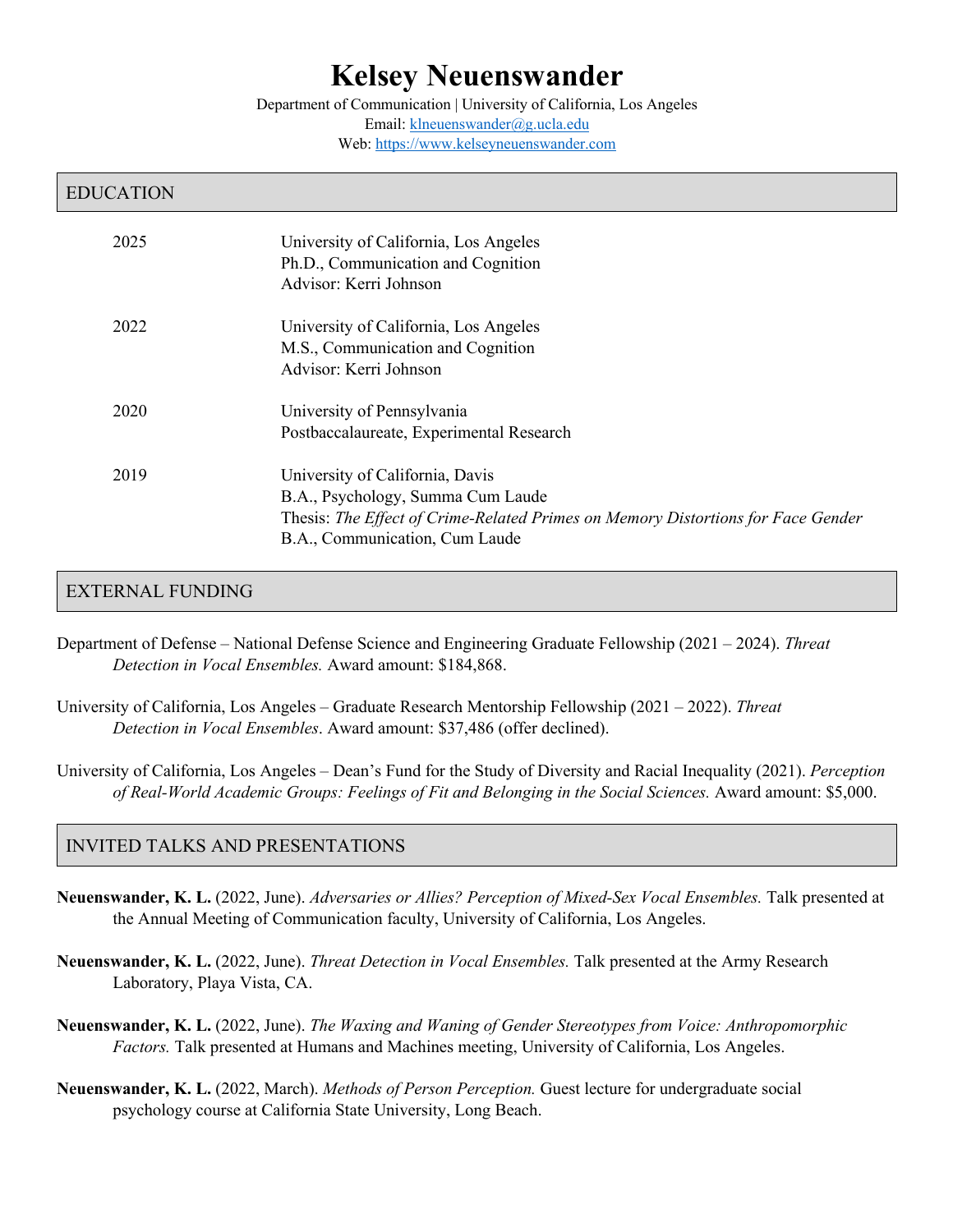- **Neuenswander, K. L.** Bryant, G. A., & Johnson, K. L. (2022, February). *Social Evaluative Implications of Sensory Adaptation to Human Voices.* Poster presented at the annual meeting of the Society for Personality and Social Psychology, San Francisco, CA.
- **Neuenswander, K. L.** (2021, June). *Face and voice perception in partisan politics: How candidate sex typicality predicts electoral outcomes.* Talk presented virtually at meeting of Political Communication faculty, University of California, Los Angeles.
- **Neuenswander, K.L.**, Bryant, G.A., & Johnson, K. L. (2021, June). *Social Evaluative Implications of Sensory Adaptation to Human Voices.* Talk presented virtually at the Annual Meeting of Communication faculty, University of California, Los Angeles.
- **Neuenswander, K. L.** (2019, May). *Gender and Crime: The Influence of Stereotypes on Lineup Identification.* Poster presented at the Center for Neuroscience, Davis, CA.

## PUBLICATIONS

- 1. **Neuenswander, K. L.**, Gillespie, G.S.R., Lick, D. J., Bryant, G.A., Johnson, K.L. (in review). *Social Evaluative Implications of Sensory Adaptation to Human Voices*.
- 2. **Neuenswander, K. L**., Haines, E. L., & Stroessner, S. J. (in progress). *Super Dad or Loveable Loser? How Role and Contextual Information Combine to Affect Gender Stereotyping.*
- 3. **Neuenswander, K. L.**, Stroessner, S. J., Bryant, G. A. (in progress). *The Waxing and Waning of Gender Stereotypes from Voice: Anthropomorphic Factors.*
- 4. **Neuenswander, K. L**., Johnson, K. L. (in progress). *Adversaries or Allies? Perception of Mixed-Sex Vocal Ensembles.*

## CURRENT RESEARCH

#### **Ensemble Coding**

• Perception of laboratory-generated and real-world vocal, facial, and body ensembles.

#### **Sensory Adaptation**

• Social evaluative and categorization consequences of auditory adaptation.

#### **Vocal and Facial Congruity**

• Social evaluative and categorization consequences of face and voice gender typicality.

#### **Human-Robot Interaction (HRI)**

• Perception of robot voices and appearance.

#### **TEACHING**

| Winter 2022   | Social Cognition, Teaching Assistant, University of California, Los Angeles |
|---------------|-----------------------------------------------------------------------------|
| Spring $2020$ | <i>Introduction to Coding in R, Instructor, University of Pennsylvania</i>  |
| Fall 2019     | <i>Introduction to Coding in R, Instructor, University of Pennsylvania</i>  |